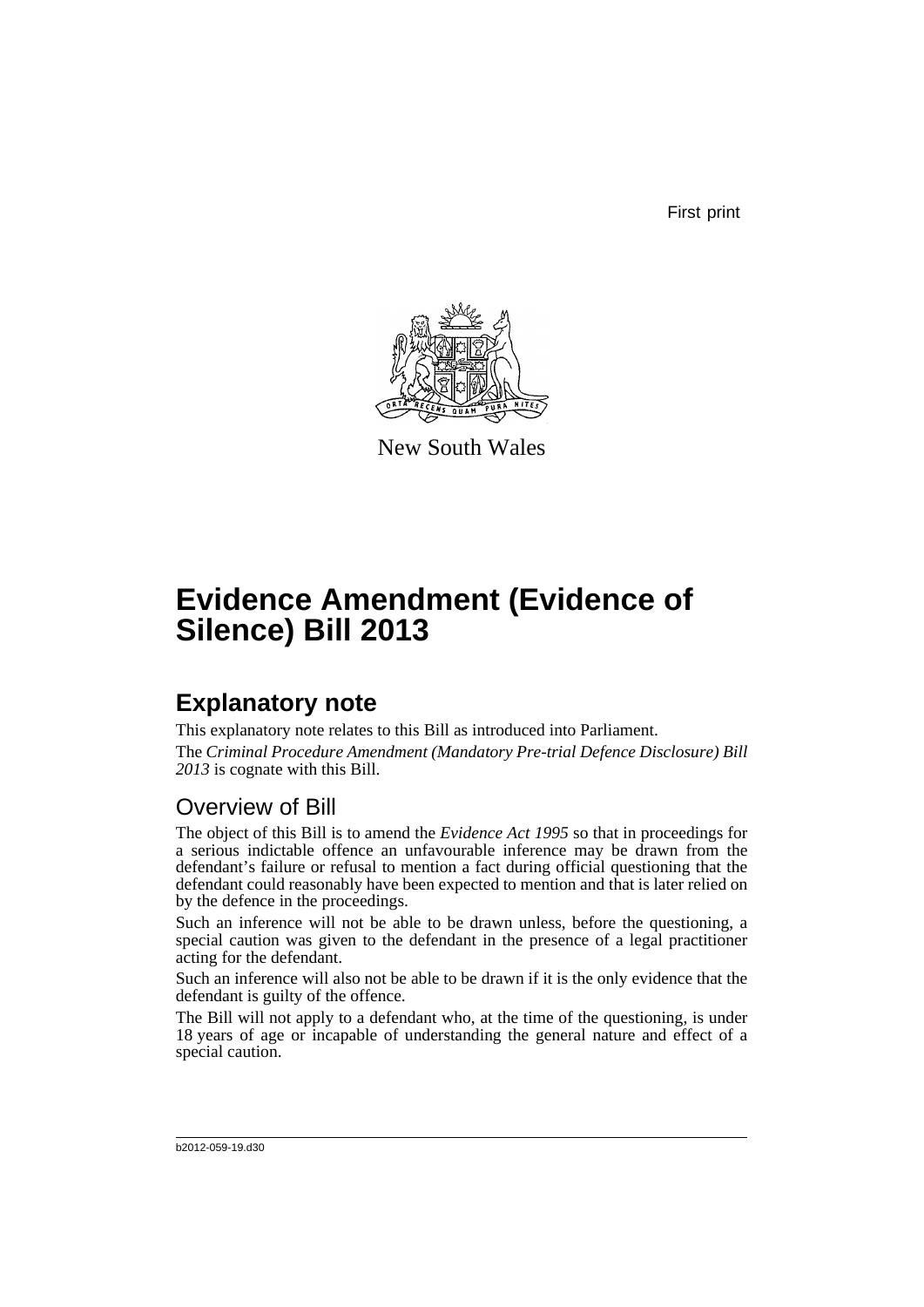Explanatory note

## Outline of provisions

**Clause 1** sets out the name (also called the short title) of the proposed Act.

**Clause 2** provides for the commencement of the proposed Act on a day or days to be proclaimed.

#### **Schedule 1 Amendment of Evidence Act 1995 No 25**

**Schedule 1 [2]** inserts proposed section 89A into the *Evidence Act 1995* (the *Principal Act*) to achieve the object described in the Overview above.

**Schedule 1 [1]** makes a consequential amendment to section 89 of the Principal Act.

**Schedule 1 [3]** enables the making of regulations of a savings and transitional nature consequent on the enactment of the proposed Act.

**Schedule 1 [4]** inserts savings and transitional provisions into Schedule 2 to the Principal Act.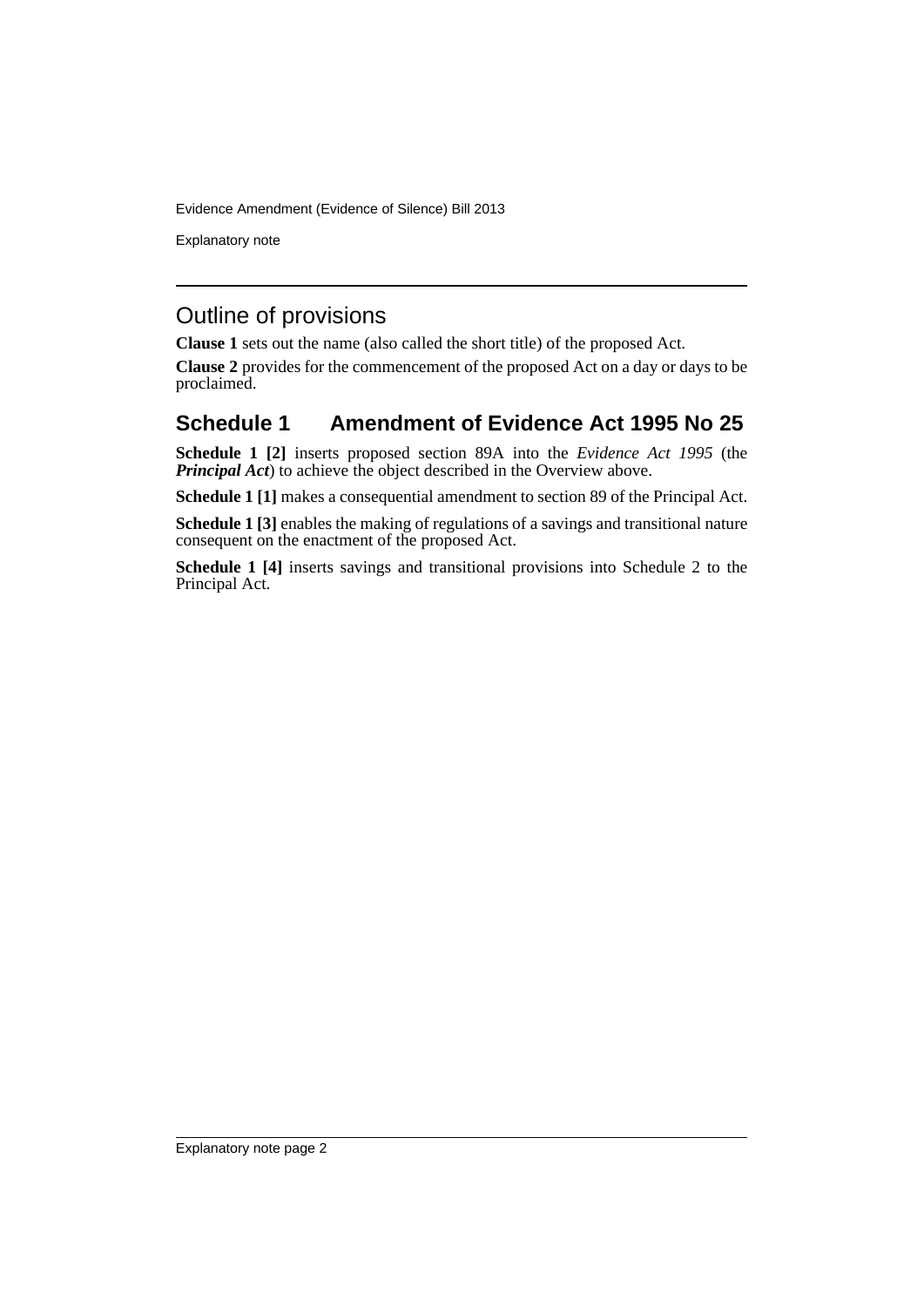First print



New South Wales

# **Evidence Amendment (Evidence of Silence) Bill 2013**

## **Contents**

|                                                 | Page |
|-------------------------------------------------|------|
| Name of Act                                     |      |
| 2 Commencement                                  |      |
| Schedule 1 Amendment of Evidence Act 1995 No 25 |      |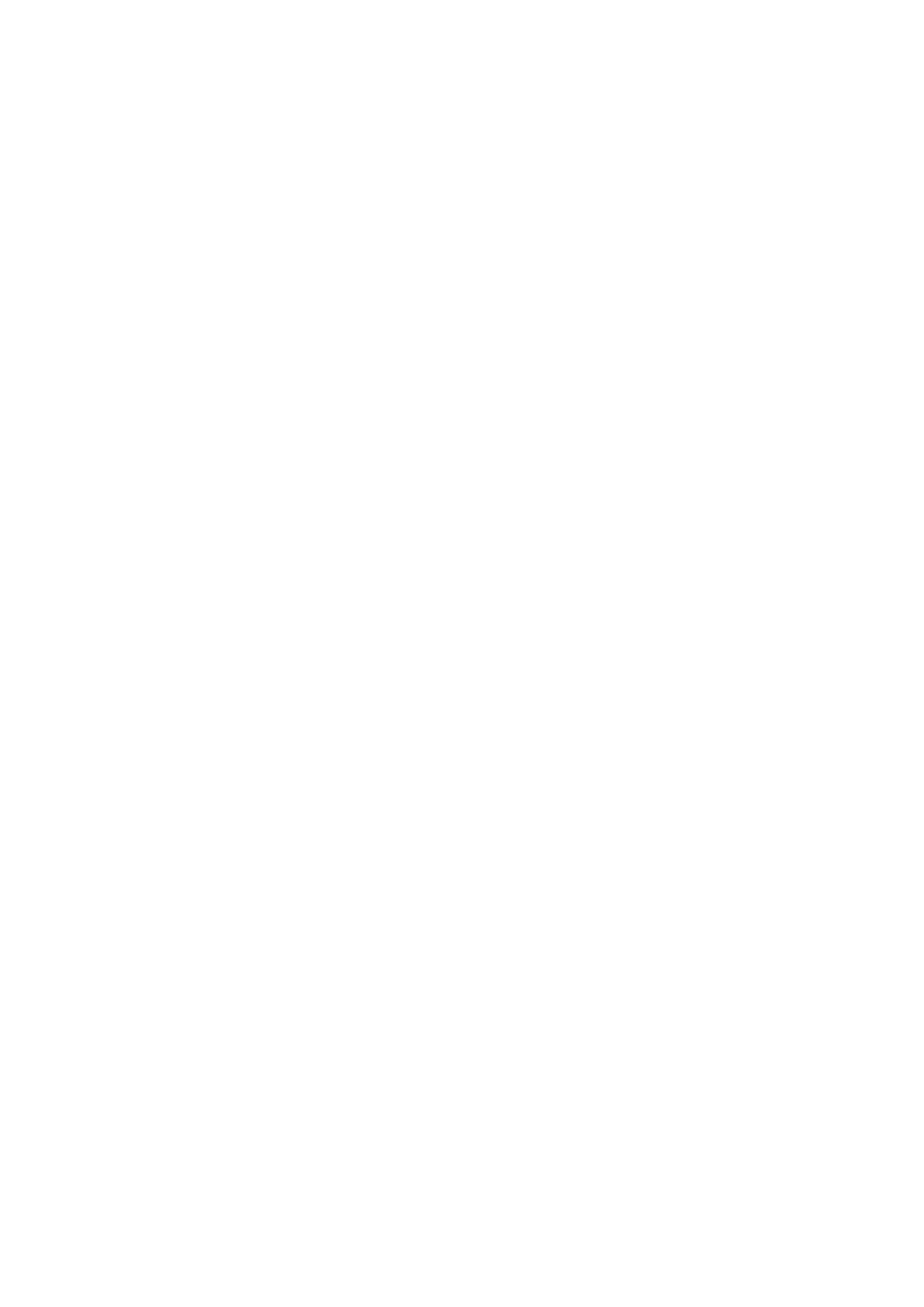

New South Wales

## **Evidence Amendment (Evidence of Silence) Bill 2013**

No , 2013

#### **A Bill for**

An Act to amend the *Evidence Act 1995* with respect to inferences that may be drawn from the silence during official questioning of persons accused of serious indictable offences.

See also the *Criminal Procedure Amendment (Mandatory Pre-trial Defence Disclosure) Bill 2013*.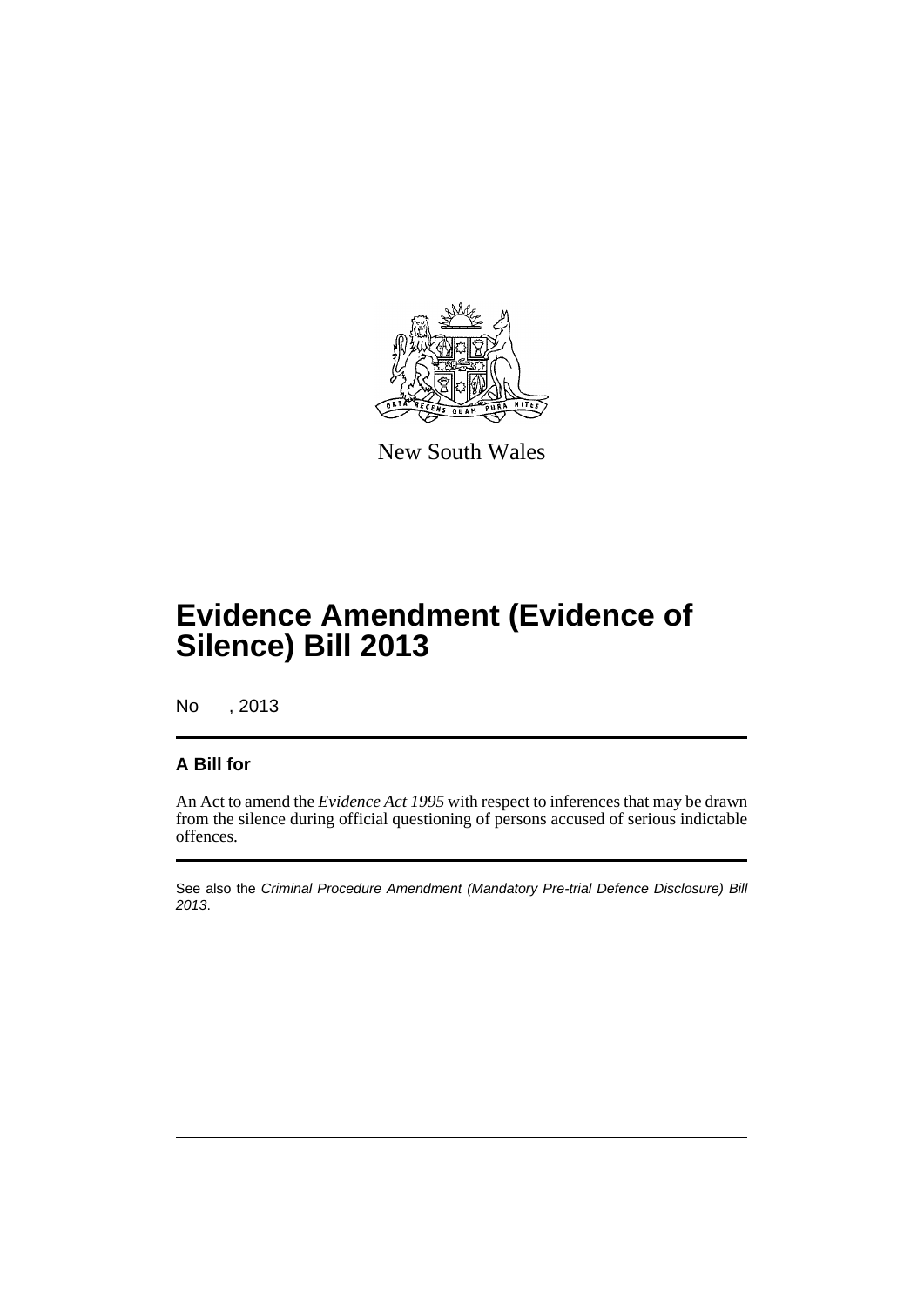<span id="page-5-1"></span><span id="page-5-0"></span>

| The Legislature of New South Wales enacts:                           | 1             |
|----------------------------------------------------------------------|---------------|
| Name of Act                                                          | $\mathcal{P}$ |
| This Act is the Evidence Amendment (Evidence of Silence) Act 2013.   | 3             |
| <b>Commencement</b>                                                  | 4             |
| This Act commences on a day or days to be appointed by proclamation. | 5             |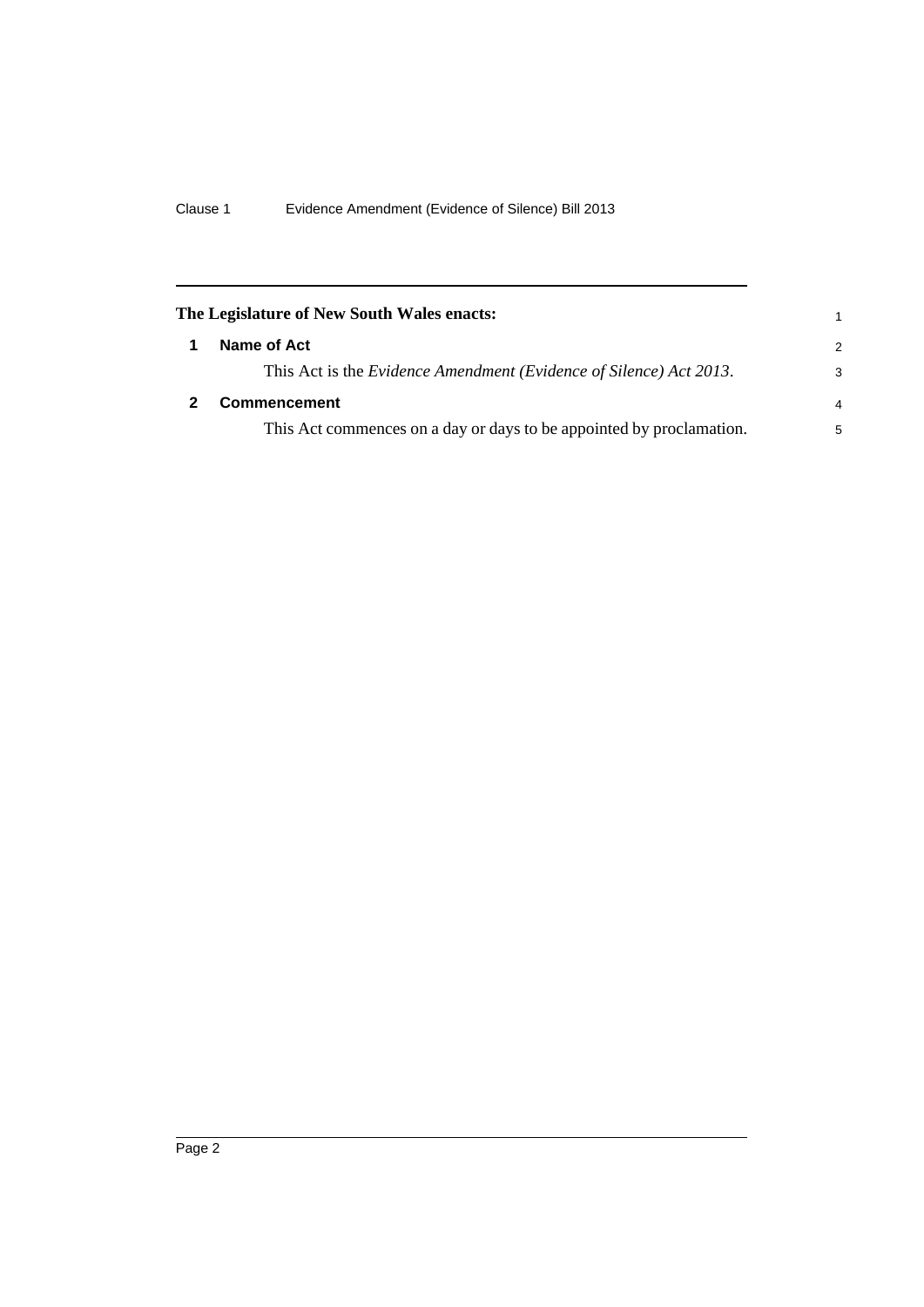Amendment of Evidence Act 1995 No 25 Schedule 1

<span id="page-6-0"></span>

|       | <b>Schedule 1</b>        |                                                                                 |                     | <b>Amendment of Evidence Act 1995 No 25</b>                                                                                                                                                                                                                                        | 1                          |  |
|-------|--------------------------|---------------------------------------------------------------------------------|---------------------|------------------------------------------------------------------------------------------------------------------------------------------------------------------------------------------------------------------------------------------------------------------------------------|----------------------------|--|
| [1]   |                          |                                                                                 |                     | Section 89 Evidence of silence generally                                                                                                                                                                                                                                           | $\overline{c}$             |  |
|       |                          | Omit "In a" from section 89 (1). Insert instead "Subject to section 89A, in a". |                     |                                                                                                                                                                                                                                                                                    |                            |  |
| $[2]$ | <b>Section 89A</b>       |                                                                                 |                     |                                                                                                                                                                                                                                                                                    |                            |  |
|       | Insert after section 89: |                                                                                 |                     |                                                                                                                                                                                                                                                                                    |                            |  |
|       | 89A                      | Evidence of silence in criminal proceedings for serious indictable              | 6<br>$\overline{7}$ |                                                                                                                                                                                                                                                                                    |                            |  |
|       |                          | (1)                                                                             |                     | In a criminal proceeding for a serious indictable offence, such<br>unfavourable inferences may be drawn as appear proper from<br>evidence that, during official questioning in relation to the<br>offence, the defendant failed or refused to mention a fact:                      | 8<br>9<br>10<br>11         |  |
|       |                          |                                                                                 | (a)                 | that the defendant could reasonably have been expected to<br>mention in the circumstances existing at the time, and                                                                                                                                                                | 12<br>13                   |  |
|       |                          |                                                                                 | (b)                 | that is relied on in his or her defence in that proceeding.                                                                                                                                                                                                                        | 14                         |  |
|       |                          | (2)                                                                             |                     | Subsection (1) does not apply unless:                                                                                                                                                                                                                                              | 15                         |  |
|       |                          |                                                                                 | (a)                 | a special caution was given to the defendant by an<br>investigating official who, at the time the caution was<br>given, had reasonable cause to suspect that the defendant<br>had committed the serious indictable offence, and                                                    | 16<br>17<br>18<br>19       |  |
|       |                          |                                                                                 | (b)                 | the special caution was given before the failure or refusal<br>to mention the fact, and                                                                                                                                                                                            | 20<br>21                   |  |
|       |                          |                                                                                 | (c)                 | the special caution was given in the presence of an<br>Australian legal practitioner who was acting for the<br>defendant at that time, and                                                                                                                                         | 22<br>23<br>24             |  |
|       |                          |                                                                                 | (d)                 | the defendant had, before the failure or refusal to mention<br>the fact, been allowed a reasonable opportunity to consult<br>with that Australian legal practitioner, in the absence of the<br>investigating official, about the general nature and effect<br>of special cautions. | 25<br>26<br>27<br>28<br>29 |  |
|       |                          | (3)                                                                             |                     | It is not necessary that a particular form of words be used in<br>giving a special caution.                                                                                                                                                                                        | 30<br>31                   |  |
|       |                          | (4)                                                                             |                     | An investigating official must not give a special caution to a<br>person being questioned in relation to an offence unless satisfied<br>that the offence is a serious indictable offence.                                                                                          | 32<br>33<br>34             |  |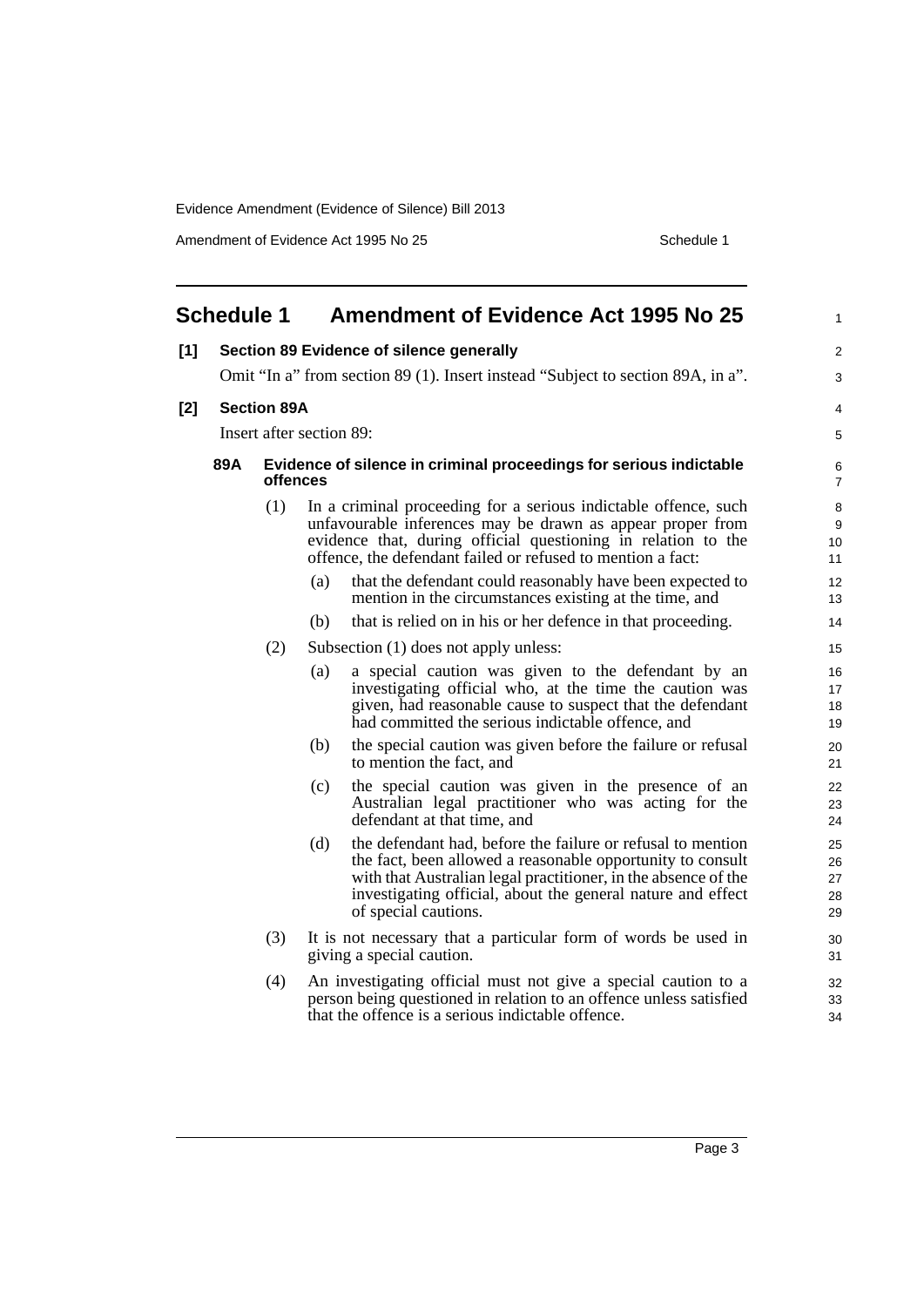(5) This section does not apply:

(a) to a defendant who, at the time of the official questioning, is under 18 years of age or is incapable of understanding the general nature and effect of a special caution, or

- (b) if evidence of the failure or refusal to mention the fact is the only evidence that the defendant is guilty of the serious indictable offence.
- (6) The provisions of this section are in addition to any other provisions relating to a person being cautioned before being investigated for an offence that the person does not have to say or do anything. The special caution may be given after or in conjunction with that caution.

**Note.** See section 139 of this Act and section 122 of the *Law Enforcement (Powers and Responsibilities) Act 2002*.

- (7) Nothing in this section precludes the drawing of any inference from evidence of silence that could properly be drawn apart from this section.
- (8) The giving of a special caution in accordance with this section in relation to a serious indictable offence does not of itself make evidence obtained after the giving of the special caution inadmissible in proceedings for any other offence (whether or not a serious indictable offence).
- (9) In this section:

*official questioning* of a defendant in relation to a serious indictable offence means questions put to the defendant by an investigating official who at that time was performing functions in connection with the investigation of the commission, or possible commission, of the serious indictable offence.

*special caution* means a caution given to a person that is to the effect that:

- (a) the person does not have to say or do anything, but it may harm the person's defence if the person does not mention when questioned something the person later relies on in court, and
- (b) anything the person does say or do may be used in evidence.

**Note.** The Commonwealth Act does not include this section.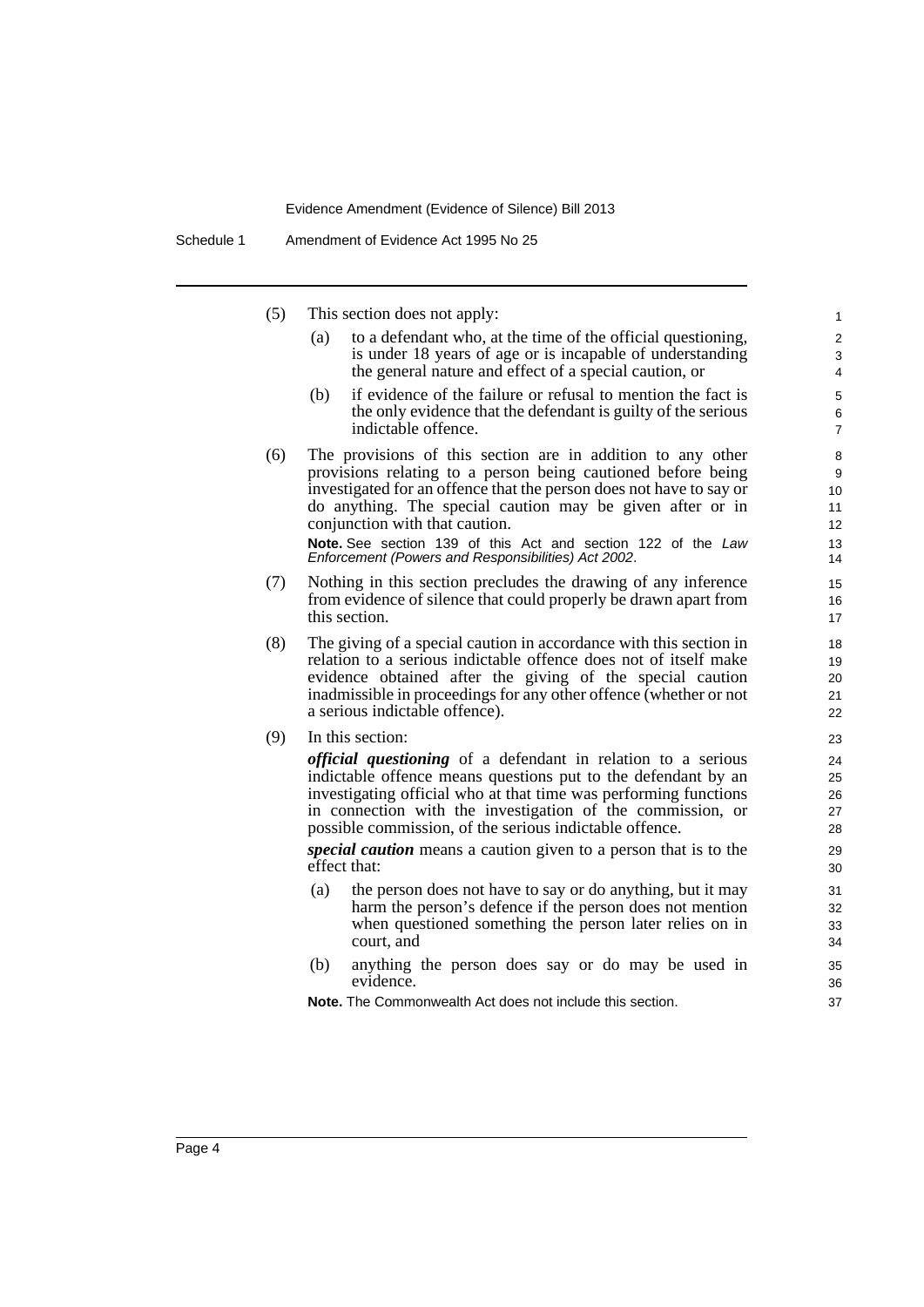Amendment of Evidence Act 1995 No 25 Schedule 1

| $[3]$ | Schedule 2 Savings, transitional and other provisions |     |                                                                                                                                                                                                                    |                         |  |  |  |  |
|-------|-------------------------------------------------------|-----|--------------------------------------------------------------------------------------------------------------------------------------------------------------------------------------------------------------------|-------------------------|--|--|--|--|
|       |                                                       |     | Omit clause 1 (1). Insert instead:                                                                                                                                                                                 | $\overline{\mathbf{c}}$ |  |  |  |  |
|       |                                                       | (1) | The regulations may contain provisions of a savings or<br>transitional nature consequent on the enactment of this Act or any<br>Act that amends this Act.                                                          | 3<br>4<br>5             |  |  |  |  |
| [4]   | Schedule 2, Part 4                                    |     |                                                                                                                                                                                                                    |                         |  |  |  |  |
|       | Insert after clause 22:                               |     |                                                                                                                                                                                                                    |                         |  |  |  |  |
|       | Part 4                                                |     | Provisions consequent on the enactment<br>of the Evidence Amendment (Evidence of<br>Silence) Act 2013                                                                                                              |                         |  |  |  |  |
|       | 23                                                    |     | <b>Definition</b>                                                                                                                                                                                                  | 11                      |  |  |  |  |
|       |                                                       |     | In this Part:                                                                                                                                                                                                      | 12                      |  |  |  |  |
|       |                                                       |     | <b>amending Act</b> means the Evidence Amendment (Evidence of<br>Silence) Act 2013.                                                                                                                                | 13<br>14                |  |  |  |  |
|       | 24                                                    |     | Evidence of silence in criminal proceedings for serious indictable<br>offences                                                                                                                                     | 15<br>16                |  |  |  |  |
|       |                                                       | (1) | Section 89A, as inserted by the amending Act, does not apply in<br>relation to a proceeding the hearing of which began before the<br>insertion of that section.                                                    | 17<br>18<br>19          |  |  |  |  |
|       |                                                       | (2) | Section 89A, as inserted by the amending Act, does not apply in<br>relation to any failure or refusal to mention a fact before the<br>insertion of that section.                                                   | 20<br>21<br>22          |  |  |  |  |
|       |                                                       | (3) | Section 89A, as inserted by the amending Act, extends to<br>evidence of anything done or omitted to be done in connection<br>with the investigation of offences committed before the insertion<br>of that section. | 23<br>24<br>25<br>26    |  |  |  |  |
|       | 25                                                    |     | Review of policy objectives of amending Act                                                                                                                                                                        | 27                      |  |  |  |  |
|       |                                                       | (1) | The Minister is to review section 89A to determine whether the<br>policy objectives of the amending Act remain valid and whether<br>the terms of section 89A remain appropriate for securing those<br>objectives.  | 28<br>29<br>30<br>31    |  |  |  |  |
|       |                                                       | (2) | The review is to be undertaken as soon as possible after the period<br>of 5 years from the commencement of this clause.                                                                                            | 32<br>33                |  |  |  |  |